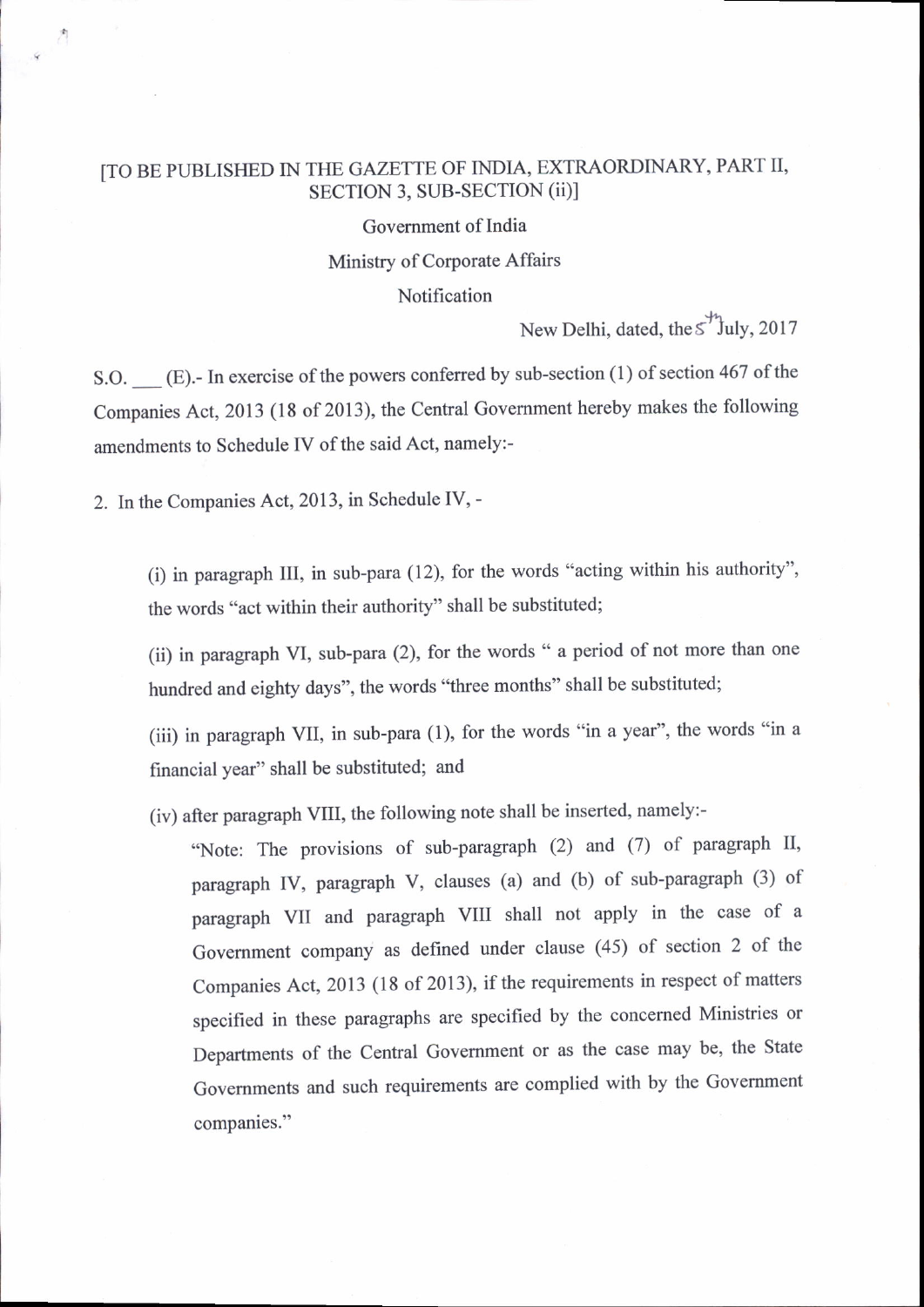This notification shall come into force on the date of its publication in the Official  $\frac{2}{3}$ . Tl<br>Gazette.

[File Number 1/22/2013-CL-V-part]<br>  $\sqrt{2\pi}$ <br>
(Amardeep Singh Bhatia)<br>
Joint Secretary to the Government of India